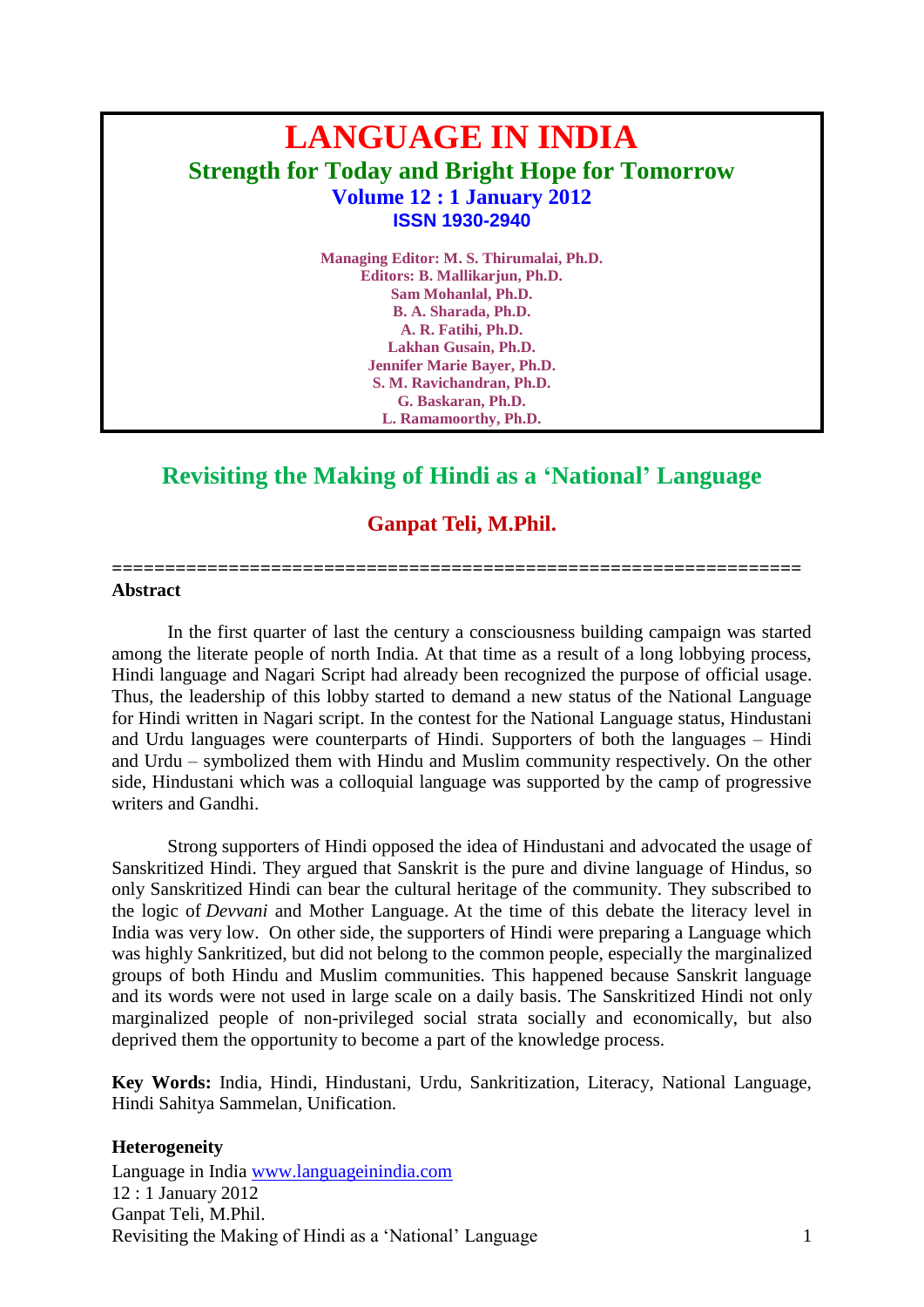India is a land of heterogeneity; heterogeneity in geography, resources, demography, culture, language etc. Heterogeneity in the field of language is one of the major features of the country. In addition to the 22 Scheduled languages mentioned in the Indian Constitution, there are innumerable dialects spoken throughout the country. While, on the one hand, these diversities fill various colours in the collage of this multi-cultural country, on the other side history bears witness to many clashes, conflicts and disputes caused due to these diversities. In this context, language is no exception. With the emergence of the 'idea of India' in colonial period, language has become an issue of conflict and controversy.

The language problem in India emerged after the consolidation of the rule of the East India Company. Indians' involvement in the language dispute was a result of insecurity of employment and other gainful avenues. This involvement was defined on religious line according to the 'Divide and Rule' policy of the Company. Urdu, Arabic and Persian were assumed as the language and scripts of Muslims, and Sanskrit, Hindi and Nagari as of the Hindus. This development created a focal point of friction in Northern India: the tug-of-war between Hindi-Urdu-Hindustani for the position of the national or official language.

After consolidation of the rule, officers and staff of the Company needed the knowledge of the colony for the purpose of policy making. In this process, they started to explore India through various academic fields like history, archaeology, geography, anthropology, linguistics, etc. For the above mentioned purpose they set up College of Fort William in Calcutta, where John Borthwick Gilchrist was appointed professor of Hindustani. Gilchrist, in his work at Fort William, established differences between Hindi and Urdu and proposed Sanskritization of Hindi.

### **The Script Controversy**

This controversy had originally started in the form of a script controversy. After theorization of this discourse at the College of Fort William; in the year 1837, government recognized Hindustani written in Persian script to be used in the courts of (then) North-Western Province (later renamed as the United Provinces). This was done as per the new policy decision. The Company installed English as a Language of higher courts and local respective languages of particular provinces to be used in the lower courts. Strong opposition was raised against this decision by the Nagari supporters and they started lobbying for the acceptance of their demand of replacing Persian by Nagari script (King, 1994). A process of consensus-building was started amongst the literate people of provinces in favour of Nagari-Hindi.

In 1868 a memorandum given to the government by Raja Shiva Prasad Sitarehind was a historical event in this movement. This memorandum not only linked Nagari script with the Hindu community and its heritage but also provided logic to the Hindi and Nagari supporters of the successive generations (Rai, 2000: 39-40). In 1900, this lobby had won its battle in Bihar and United Provinces where Nagari script was accepted as the script to be used in the courts and offices by the colonial government (Rai, 2000: 17-18). However, another ensuing battle was yet to be won.

### *Swadeshi* **Movement**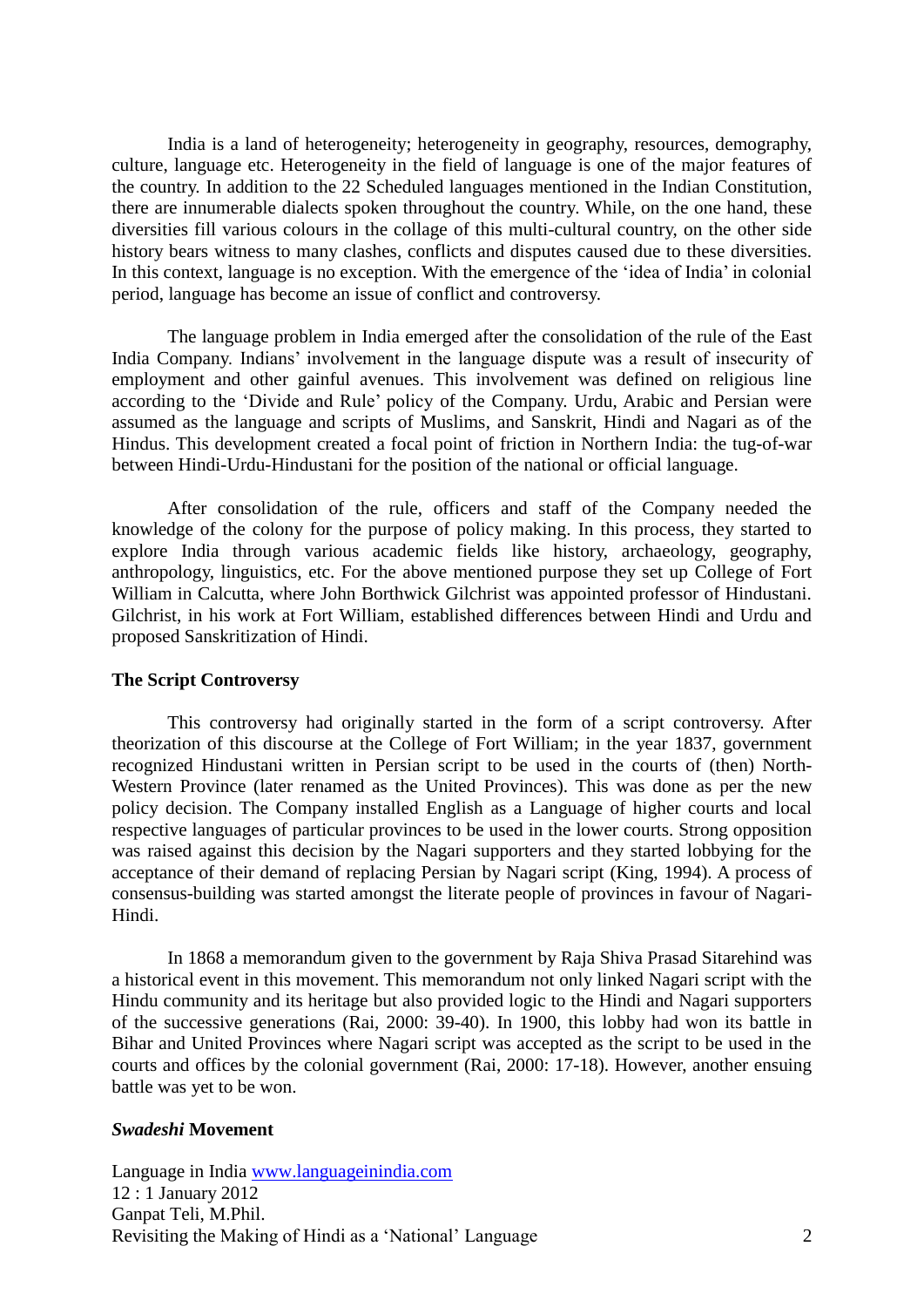During the initial years of the  $20<sup>th</sup>$  century, Indian Freedom Struggle was taking a concrete shape as the resistance against the colonial rule was becoming stronger. Various sporadic streams of resistance were merging together to form a larger force. The gap between resisting people and political leadership was reduced in a gradual manner. The *Swadeshi* Movement of Bengal was a glimpse of this new shape. This anti-British consciousness brought struggling people together, thus becoming a ground for unification. At this juncture, the idea of national symbols became important. These circumstances gave a new push to the issue of language and the Hindi-Nagari lobby started demanding the status of National Language or official language for Hindi with Nagari as its script.

#### **Constitution of India**

After Independence, the Constituent Assembly of India on 14th September 1949 declared "the official language of the Union shall be Hindi in Devnagari script" (Language in India, [www.languageinindia.com](http://www.languageinindia.com/) 2002).

## **Streams of Language Controversy in Colonial India**

This language controversy pertaining to Hindi manifested itself in two streams in the colonial India – firstly, between Hindi and other Indian languages (especially Tamil, Malayalam, Kannada, Telugu languages of Dravidian language family and Bangla). At another level, this controversy was an internal dispute between Hindi, Urdu and Hindustani.

In reality, Hindi, Urdu and Hindustani - all three streams shared a common constituency. At that time areas of the United Provinces, Bihar region of Bihar and Orissa, Rajputana, Central Province and Berar, Gwalior and central India were linguistically defined as linguistic region of the said languages - Hindi, Urdu and Hindustani. In this linguistic politics both the languages Urdu and Hindi were divided as languages of Muslims and Hindus, respectively. Both of these languages were contestants for the status of the national language. This was observed that this led to disharmonious relationship between the religious communities - Muslims and Hindus. Thus, in addition to Hindi and Urdu, a third concept was emphasised from the progressive and liberal section, i.e. Hindustani. These three streams favoured Sanskritized Hindi, Persianized Urdu and colloquial language respectively.

#### **Defining Hindi Speaking Areas**

The above mentioned provinces and states which were defined as Hindi speaking areas themselves had great linguistic diversity. Various languages such as *Braj, Awadhi, Maithili, Bhojpuri, Malvi, Bagheli, Bundeli, Chhattisgarhi, Marwari, Magahi, Kannauji, Mewati, Dhundhari, Mewari, Santhali* were spoken there (See: the map) and where some of these languages had/have great literary heritage. Linguists divided these languages into five sections as sub-languages and dialects of Hindi– Eastern Hindi, Western Hindi, Pahari Hindi,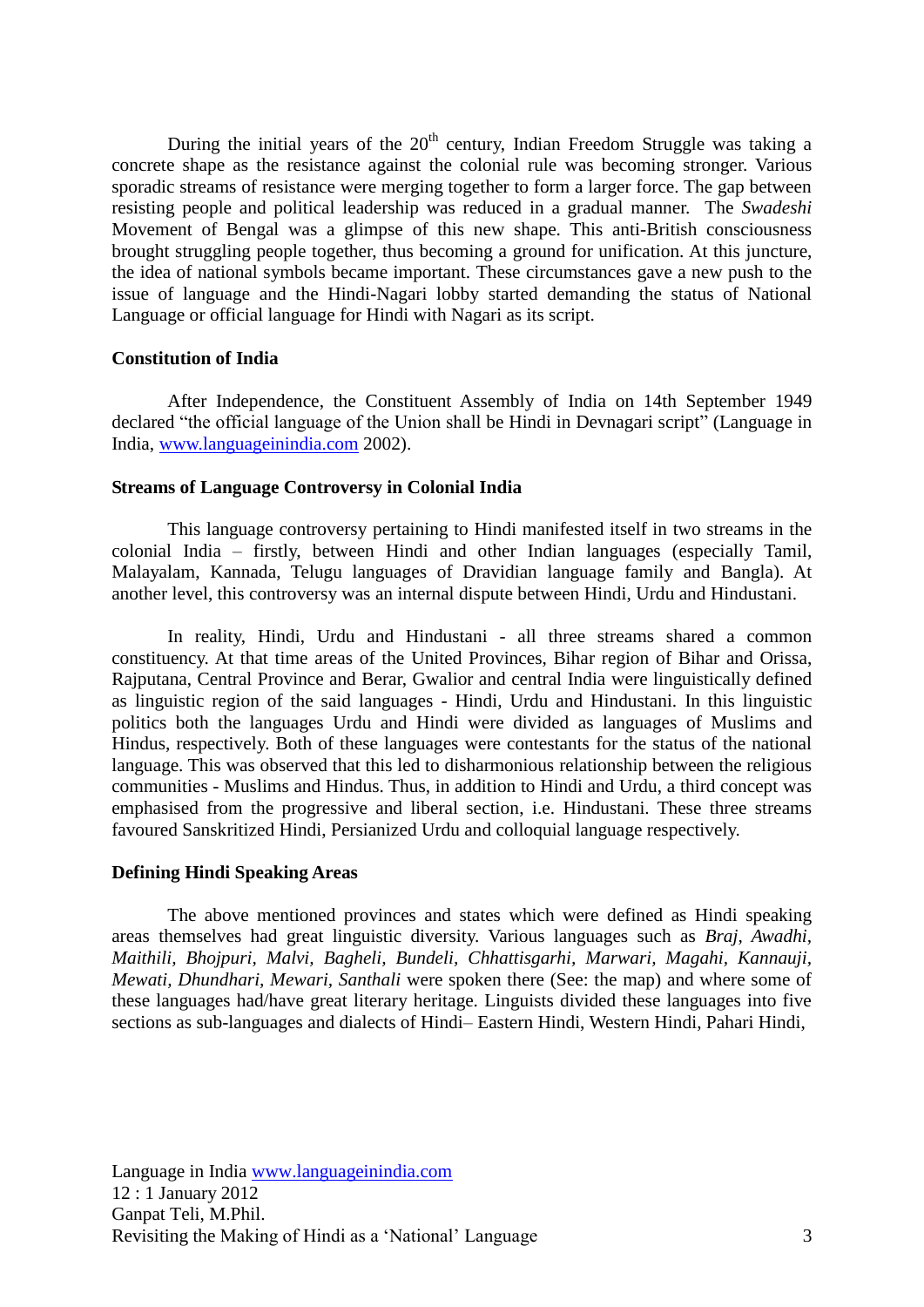

Map: Hindi Belt in 1931 (The Imperial Gazetteer of India, Atlas, 1931)

Bihari Hindi and Rajasthani Hindi (Varma, 1966: 42). All these languages were placed as subordinate to Hindi, and their heritage was adopted as the heritage of Hindi. However, while doing so, the contemporary trends were ignored.

## **Projection of Nagari and Hindi as Symbols of Hinduism**

In the process of lobbying, Nagari and Hindi were projected as the heritage of the Hindu religion and community and the rationale produced by the memorandum of 1868 by Shiva Prasad was repeated in support of their position. This relationship of Hindi and Hindu was mainly defined by using Sanskrit language as a prop. Thus, link between Sanskrit and Hindi was explored and Sanskritization of Hindi was initiated to justify this claim. In this process of Sanskritization they preferred Sanskrit vocabulary, instead of colloquial vocabulary. (However, on the other side, the process of Persianization of Urdu was also gaining momentum.)

## **Spread of Sanskritization**

Language in India [www.languageinindia.com](http://www.languageinindia.com/) 12 : 1 January 2012 Ganpat Teli, M.Phil. Revisiting the Making of Hindi as a 'National' Language 4 This process of Sanskritization was a prevalent trend in Hindi academia. Even newspapers refrained themselves from using words from the colloquial language and many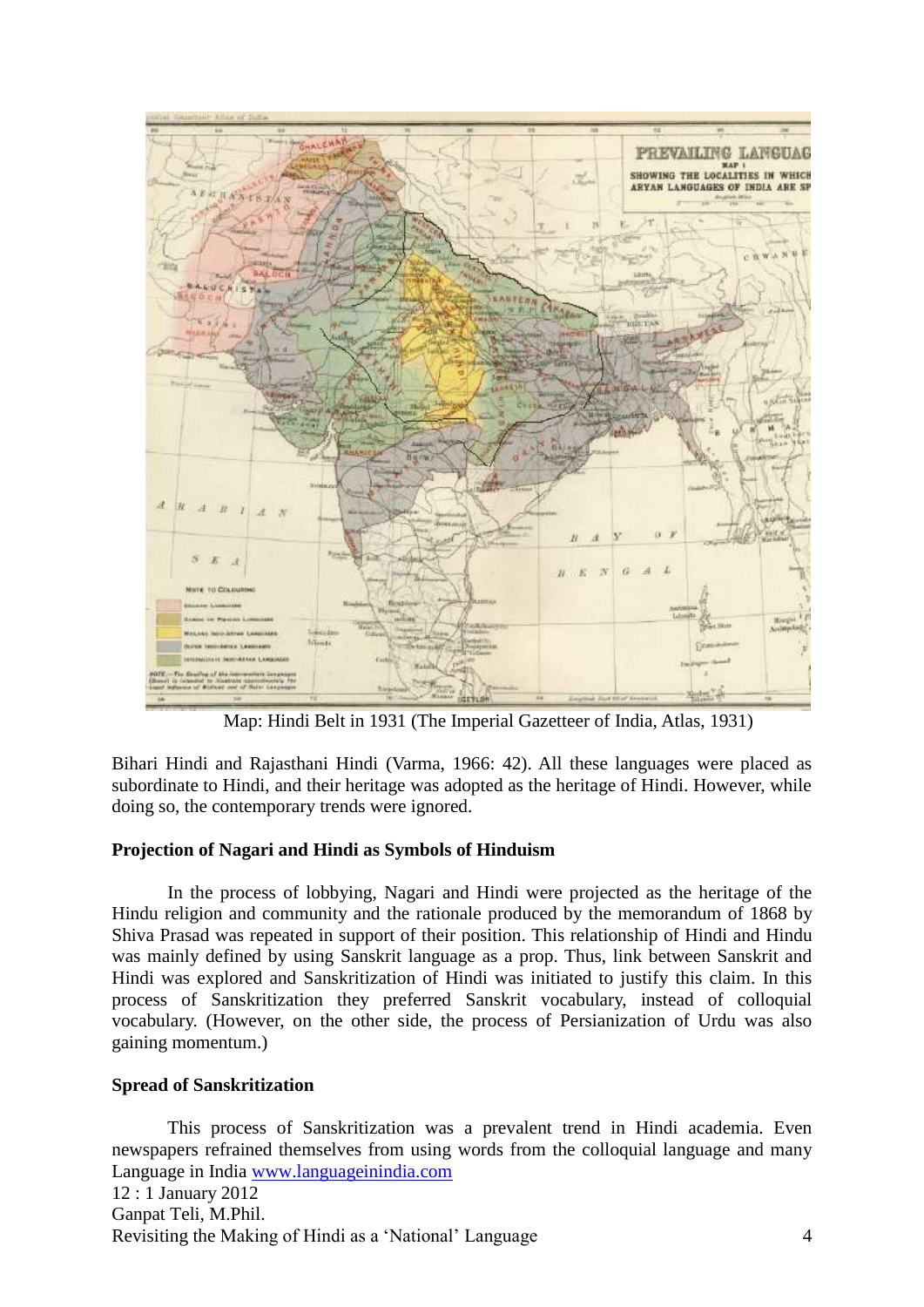personalities and institutions were busy in this gigantic task of Sanskritization. Mahaveer Prasad Dwivedi, editor of *Saraswati*, codified Sanskritized Hindi. Simultaneously, Ramchandra Shukla did it in the field of textbooks. Purusshottam Das Tondon who commanded influential position in Indian National Congress, was leading *Hindi Sahitya Sammelan*. Nagari Pracharini Sabha and Hindi Sahitya Sammelan both were founded for this purpose. Sampurnanand, Chandrabali Pandey, Niramal Kumari Sethi, Venktesh Narayan Tiwari, Chakradhar Bhakhjhola, Jagannath Prasad Shukla, Ravishankar Shukla, et al., were consistently writing in favour of Sanskritised Hindi under the banner of *Nagari Pracharini Sabha* and *Hindi Sahitya Sammelan*.

## **The Issue of National Language around the World**

The issue of National language had been a part of history of many countries in the course of the consolidation of a unified national identity, particularly during the period of renaissance. Concept of nation state and nationalism were originally based on some kind of uniformity in the matter of race, ethnicity, culture, language, etc., but language was underlined as one of the most efficient elements in this regard. This concept of nation-state was satisfactorily applicable in the matters of small state. However, when applied to larger countries with heterogeneity in the demographic make-up, this concept proved inadequate in diluting the friction emerging out of identity politics.

During renaissance, European countries were also unified. In this process, a unified common language played a decisive role. For instance, in course of *risorgimento* (nineteenth century movement for Italian unification) in Italy, the question of national language had emerged. Peter Ives, while discussing *Gramsci's politics of language,* wrote that in Italy "the lack of national language, especially in comparison with France and England and to a lesser extent to Germany, was seen as a serious social and political problem" (Ives, 2004: 20). Thus intellectuals and activists supported and underlined the need of a common National language for the process of unification.

## **Two Different Positions Relating to Diversity of Languages**

Antonio Gramsci related the issue of national language to his legendary concept of hegemony. According to Gramsci, unified national language would advantage the peoples of Italy, but he emphasized that this language must be created by people themselves. He believed that linguistic pressures are exerted only from the bottom upwards, so he criticized those who:

Would like artificially to create *consequences* which as yet lack the necessary *conditions*, and since their activity is merely arbitrary, all they manage to do is waste the time and energy of those who take them seriously. They would like artificially to create a definitively inflexible language which will not admit changes in space and time. In this they come head on against the science of language, which teaches that language in and for itself is an expression of beauty more than a means of communication, and that the history of the fortunes and diffusion of a given language depends strictly on the complex social activity of the people who speak it. (Gramsci, 1985: 27)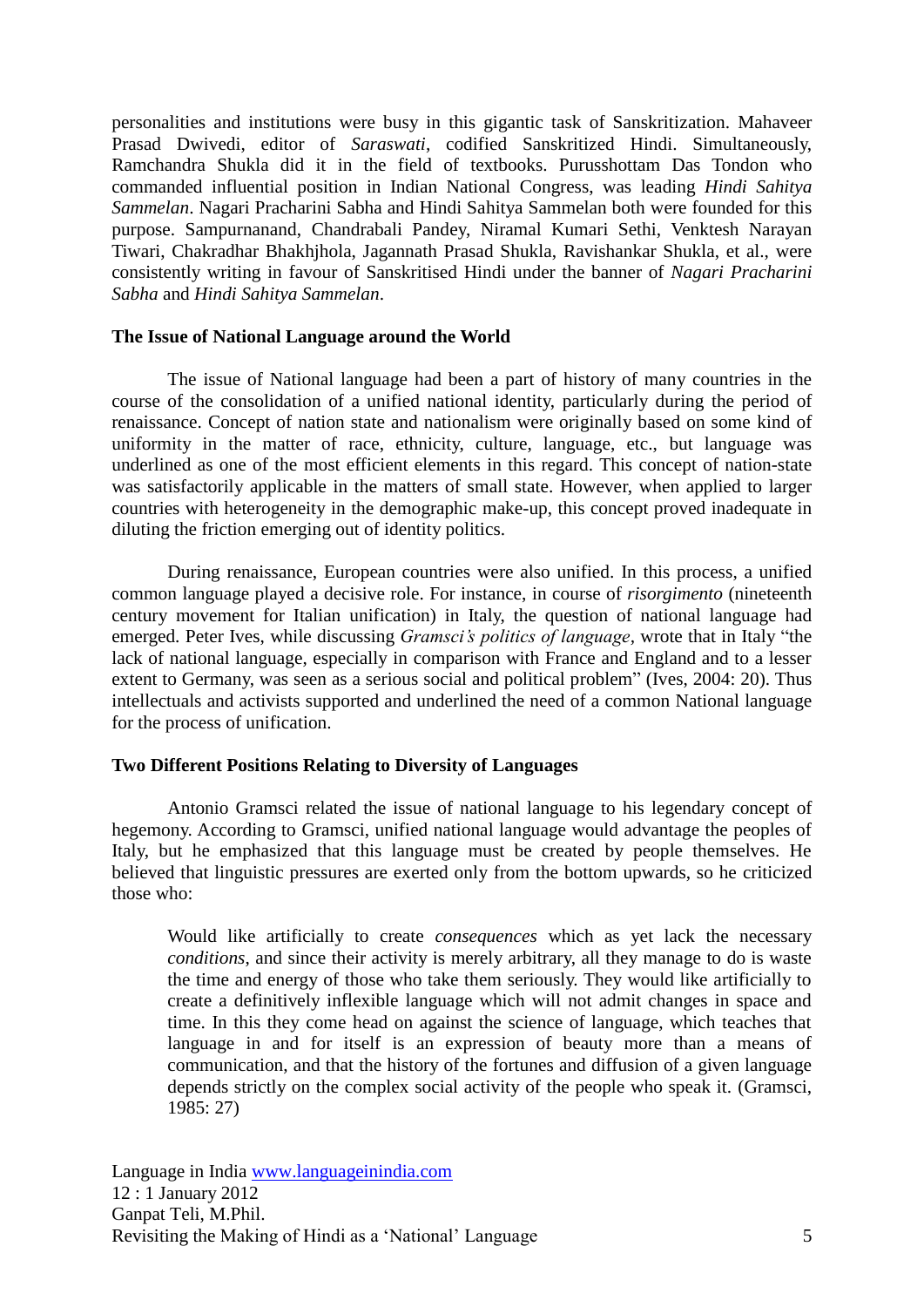Gramsci's idea on national language was contrary to that of the Russian theorists Bakhtin, Volosinov and Medvedev. The trio was against the concept of unification, but this opposition was based on different linguistic and social-political realities. According to Peter Ives, "Bakhtin, Voloshinov, and Medvedev faced circumstances in which consolidation, unification, and organization had negative connotations connected to Stalinism; in contrast, Gramsci looked to organization and unification as positive attributes that could help overcome oppression. In his view, the solution to the setbacks he and the workers' movement encountered in the *Biennio Rosso* (A period of two years from 1919 to 1920 was a period of intense social conflicts in Italian history. This was followed by the rise of fascism.) was a more unified and well worked out organization" (2004: 57). Despite this difference both camps were in favour of vernacular materialism. Actually, Italy was a country with less diversity in comparison to heterogeneous Soviet Union. The difference in situations led them towards different conclusions.

#### **Italy versus Soviet Union**

In Italy, it was experienced that a national language was necessary for the *Risorgimento*. The national language not only unifies the country but also helps in raising people's consciousness and spreading knowledge. For Gramsci, it was an important component of the progressive hegemony. Literacy is a fundamental condition for spread of any language. In Italy, in the course of *risorgimento* literacy rate was also raised. In 1861, about 75 per cent of Italian population was illiterate, but by 1911 the illiteracy rate had been reduced to about 40 per cent (Ives, 2004: 20). This growth in the literacy rate provided ground to the opening of a national language discourse.

## **Indian Situation: Limiting Language Choice Based on Low Literacy**

However, In India, the situation was different. When national language debate was gaining momentum, the literacy rate amongst the masses was very low. In 1901, only 5.35 per cent people were literate. In 1931, when row over national language was on its peak, only around 9.5 per cent of the Indian population was literate. The literacy growth rate was also very low. Between 1941 and 1951 it grew to only around 16.1 and 16.67 per cent respectively (see-Chart). In these circumstances, where very few people were literate, the course of national language was going to be a limited action, not a mass action. That time,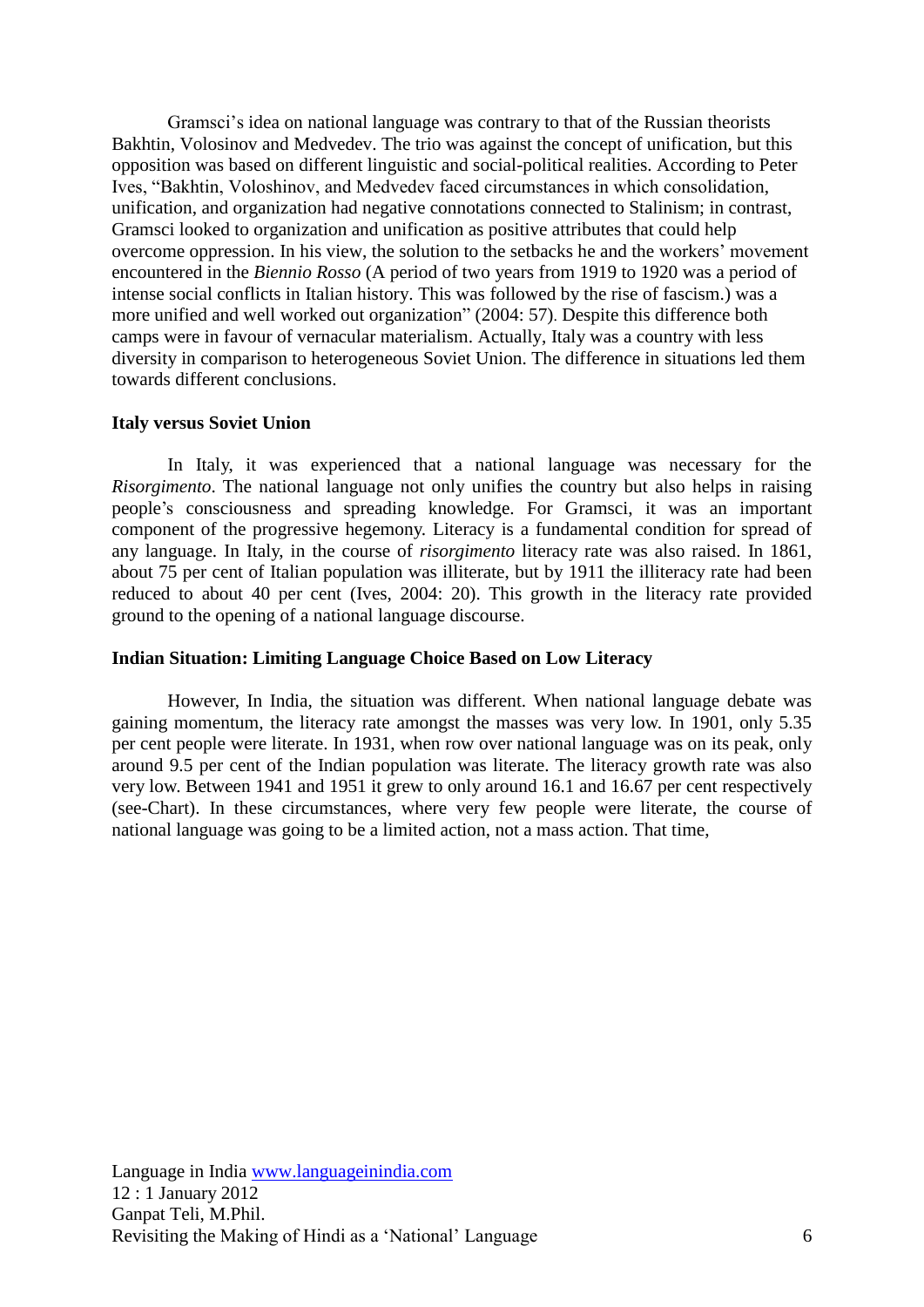

Chart: Growth of Crude literacy rate in India: (Chandramauli, 2011)

more than 80 percent people of the population weren't able to use that language. As mentioned earlier, due to the process of *Sanskritzation,* usage of Hindi was restricted to a limited circle of literate people. The social composition of literates' community was not diverse because literacy spread only into upper social strata of the society and this section further divided into camps of different languages/dialects.

## **Political Processes and Effects of Sanskritization and Persianization**

The trends of *Sanskritization* of Hindi and *Persianization* of Urdu, were limiting both the languages in literary circle only, because both of them were not colloquial languages. The locals were used to speaking their native languages like *Khari Boli, Brij, Awadhi, Bhojpuri, Maithili,* etc. Hence, both these languages were not associated with the common people, but with the literate people because Sanskrit and Persian were not in colloquial usage.

The pro-Sanskritization lobby was preparing an artificial Hindi that was highly Sanskritized and only literates would be able to gain knowledge and information, restraining those who were illiterate from accessing information and knowledge. Regional languages, which were defined as sub-languages of Hindi were used for interaction amongst illiterate masses and these languages were also the medium of knowledge dissemination and information sharing for them.

Language is not an isolated element. It is a mode of communication that could be learnt but it has an organic relationship in the social milieu, in which knowledge and creativity naturally develops. That is why educationists emphasize that elementary education be given in mother tongue or first language, but pro-Sanskritization lobby pushed Hindi on an exactly opposite route, and excluded regional languages along with tribal languages from the realm of journalism, education and academic discourses. These regional and tribal languages were mother tongues of the people from the so-called 'Hindi speaking' belt, but instead of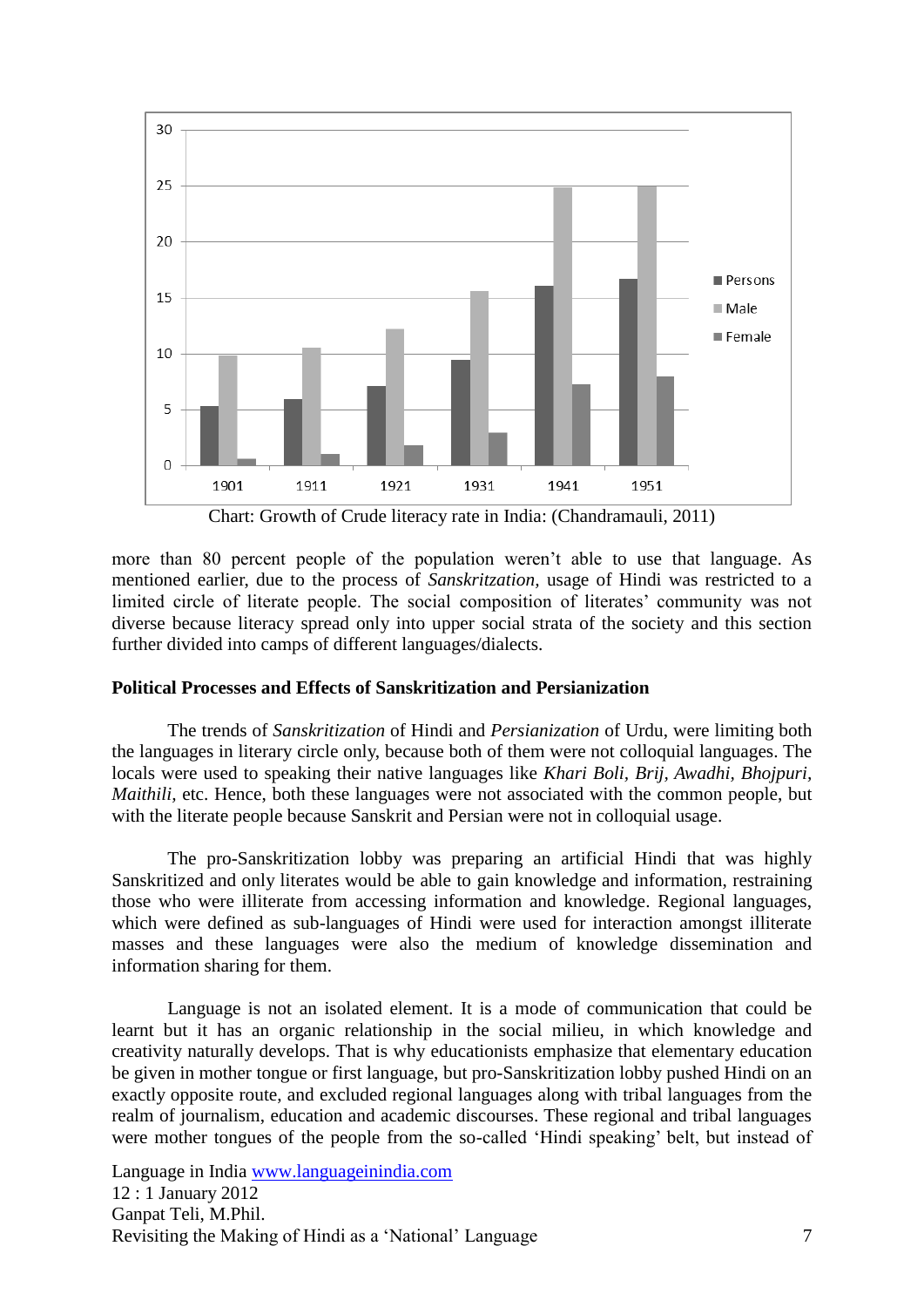their own languages being encouraged, the usage of Sanskritized Hindi was promoted. Though, Sanskrit language and its vocabulary were not used by native people in their day-tocday communication, they had to learn it. Most children who attended school didn't have much of a background, and thus Sanskrit language became only a technical necessity of the school curriculum. This further became a hurdle in acquiring knowledge and education. In the case of primitive tribes, Census of India 1931 observed that "the primitive tribes ….many of them greatly handicapped in the acquisition of literacy by the fact that they are so-often given their primary education in a language which is not their own" (Hutton, 1933: 331). Census observed it only in the case of primitive tribes but this phenomenon was widely prevalent in other communities also.

#### **Issue of Education via Mother Tongue**

On the issue of regional language and education in the mother tongue, the pro-Sanskritzed lobby was fanatic. They deliberately rejected any possibility giving space to the local languages. At the Haridwar session of the *Hindi Sahitya Sammelan*, *Janpad* resolution was passed in favour of regional language and literature (Chaturvedi, 1944: 1) and Rahul Sankrityayan favoured education in the mother tongue (Chaturvedi, 1944: 15) but both initiatives were criticized in the course of strengthening Hindi. Pro-Sanskritization lobby advocated centralization and opposed any kind of decentralization. Even the convener of the *Janpad* Committee Chandrabali Pandey was against this plan and he criticized the spirit of the plan and said "I don't give any importance to decentralization, I am fundamentally against it. I appreciate centralization." (Pandey, 1944:79-80) Needless to say, the process of 'nationalizing' Hindi was not broad-based and inclusive in its nature.

### **Arya Samaj and Sanskritization**

On the other hand, as mentioned earlier, Hindi and Urdu languages were regarded as languages of the Hindu and Muslim communities respectively. Division on the line of religion was drawn in during the initial phase of this lobbying on the issue of scripts. Supporter of Nagari and later Hindi had carried Hindu identity in the public space. This identity correlated with their position on language. Earlier *Arya Samaj* played a decisive role in Hindi *Prachar* and related the language with Hindu community by the process of Sanskritization. According to Krishna Kumar; in course of India's reconstruction, Hindi "acquired the title of 'Aryabhasha' in Arya Samaj parlance, its Sanskritized form became a part and parcel of the movement's vision of a reformed Hindu society in which Vedic ideals would be practiced" (Kumar, 2005: 136).

Later, *Hindi Sahitya Sammelan* and *Nagari Pracharini Sabha* carried forward *Arya Samaj*'s position and arguments. Ravishankar Shukla, a writer of *Sammelan* wrote about the issue, "we should not forget that despite millions of things, at last the matter of Hindi and Urdu is a matter of Hindu and Muslims" (Shukla, 1947: 72). Both these institutions had their branches in different parts of the country for facilitating Hindi propagation and even rulers of princely states were also involved in the issue.

## **Divine Nature of Sanskrit**

In support of Sanskritised Hindi, the idea of divine nature of Sanskrit was invoked for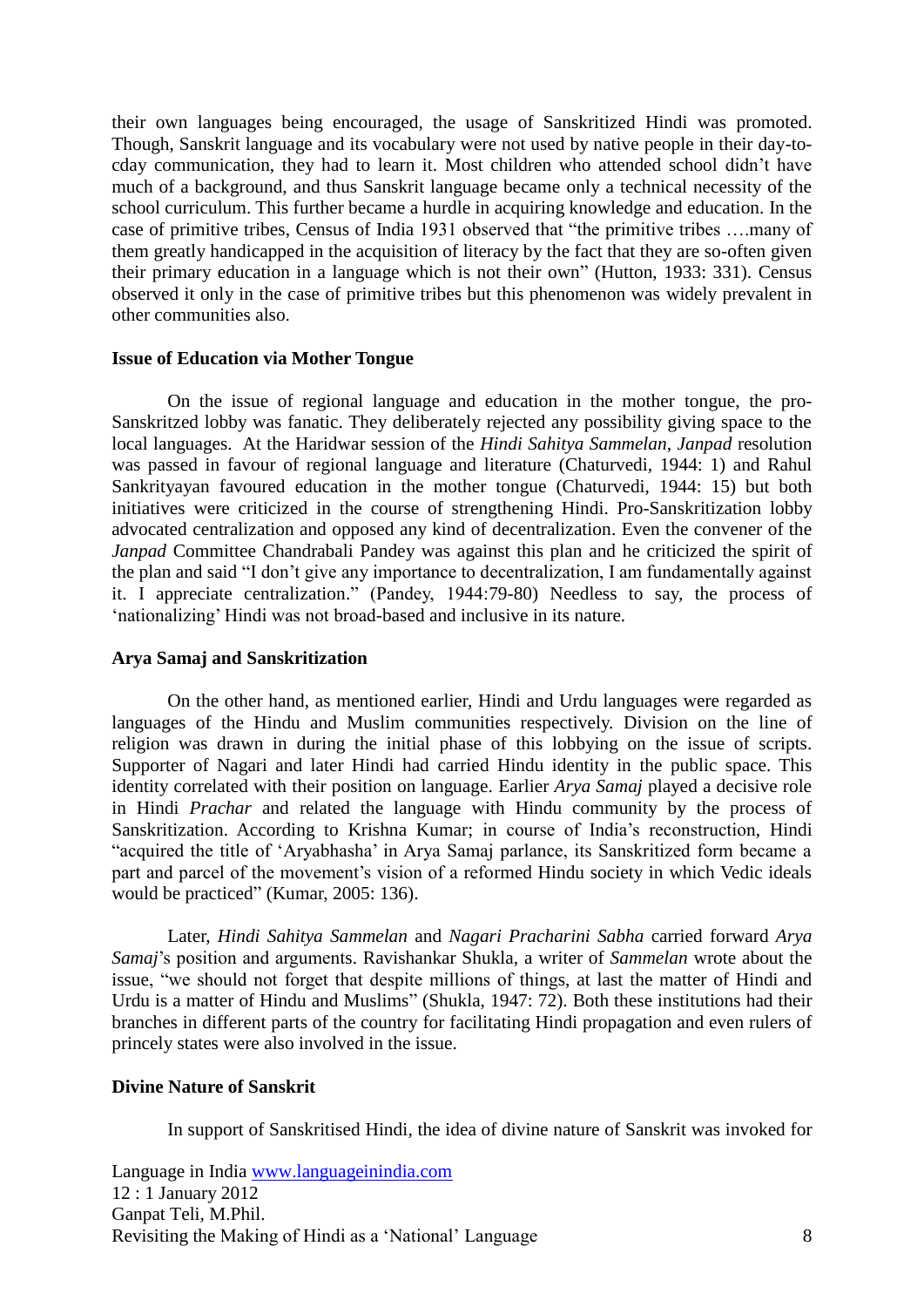Hindus while regarding it as the mother of Hindi language. In an editorial of literary magazine *Veena* this notion was expressed in the following words, "we are Aryans and Sanskrit has always been understood as our literary language" (1947: 516). Thus, using this argument Hindi was regarded as the elder sister of other Indian Languages (of course, excluding Urdu) and called for Hindi to be regarded as the national Language of India. This is a fact that during the  $19<sup>th</sup>$  and  $20<sup>th</sup>$  centuries Sanskrit was not a colloquial language. It might have been in usage hundreds of years ago, but it was not and is not the same in the present context. So, they declared that Sanskritized Hindi, a pure and divine language of Hindus, can only bear cultural heritage of the Hindu community.

This equation of Sanskrit and Hindi was also used as an argument in favour of Sanskritization of Hindi and its claim for the national language. *Nagari Pracharini Patrika,* an organ of the *Nagari Pracharini Sabha,* emphasised the relationship of Sanskrit and Hindi, "Sanskrit was the real national language of India, but now it can't hold that prestigious status. Thus the language of the land, which is 'same as the Sanskrit' and 'successor of the primitive tradition as well as bearer of contemporary concern'- i.e. Hindi, is the only natural successor of Sanskrit" (1940: 298). On the same track, Kanhaiyalal Manikyalal Munshi, who himself belonged to Gujarat, strongly stood in favour of this Sanskritization of Hindi, believed, "the so-called Sanskritization of Hindi and other languages is not a forceful activity. That is a natural re-purification of languages after the end of the invasion of foreign words" (Munshi, 1999: 26). He further declared that Sanskritized Hindi is the genuine national language and "the misconception about over-Sanskritization is spread by contemporary communal problems" (Munshi, 1999: 26).

Simultaneously, Gandhi, writers of Progressive Writers Association (PWA) and other Hindustani supporters proposed and tried to implement colloquial vocabulary instead of Sanskritized and Persianized vocabulary. This effort of the Hindustani supporters was criticized by the pro-Sanskritization Hindi lobby. Ravi Shankar Shukla commented on efforts of Gandhi and his Wardha committee in the following words, "Pretty and melodious slogan such as 'bridging the gap between Hindi-Urdu' means nothing but only removing Sanskrit words from Hindi and replacing [these] with Arabic-Persian words" (Shukla, 1946: 17). And similarly, an editorial of *Sarswati* expressed its displeasure for favour of local dialects, "some comrades undertook the responsibility of study of local dialects and adopting this narrowed circle, they put barriers in progress of Hindi" (1941: 91-92).

#### **No Consideration of the Prevalence of Large Number of Tribal Languages in India**

We already studied this tendency in the case of *Janpad Sammelan.* One point in this regard that should be mentioned here is that this lobby never dealt with tribal languages, which do not owe their origin to Sanskrit. Tribal languages have their own heritage and tradition. They belong to different language families, and thus did not fit in the logic of 'all languages originated from Sanskrit and are therefore daughters of Sanskrit'.

At the same time *Rashtrabhasha Prachar Samiti* was founded by M.K. Gandhi. This *Samiti* worked mainly in the non-Hindi speaking belt with the aim of propagating *Rashtrabhasha* and Hindustani language. This institute carried forward Gandhi's ideas on Language. Gandhi was in favour of Hindustani, which was defined by Gandhi in following words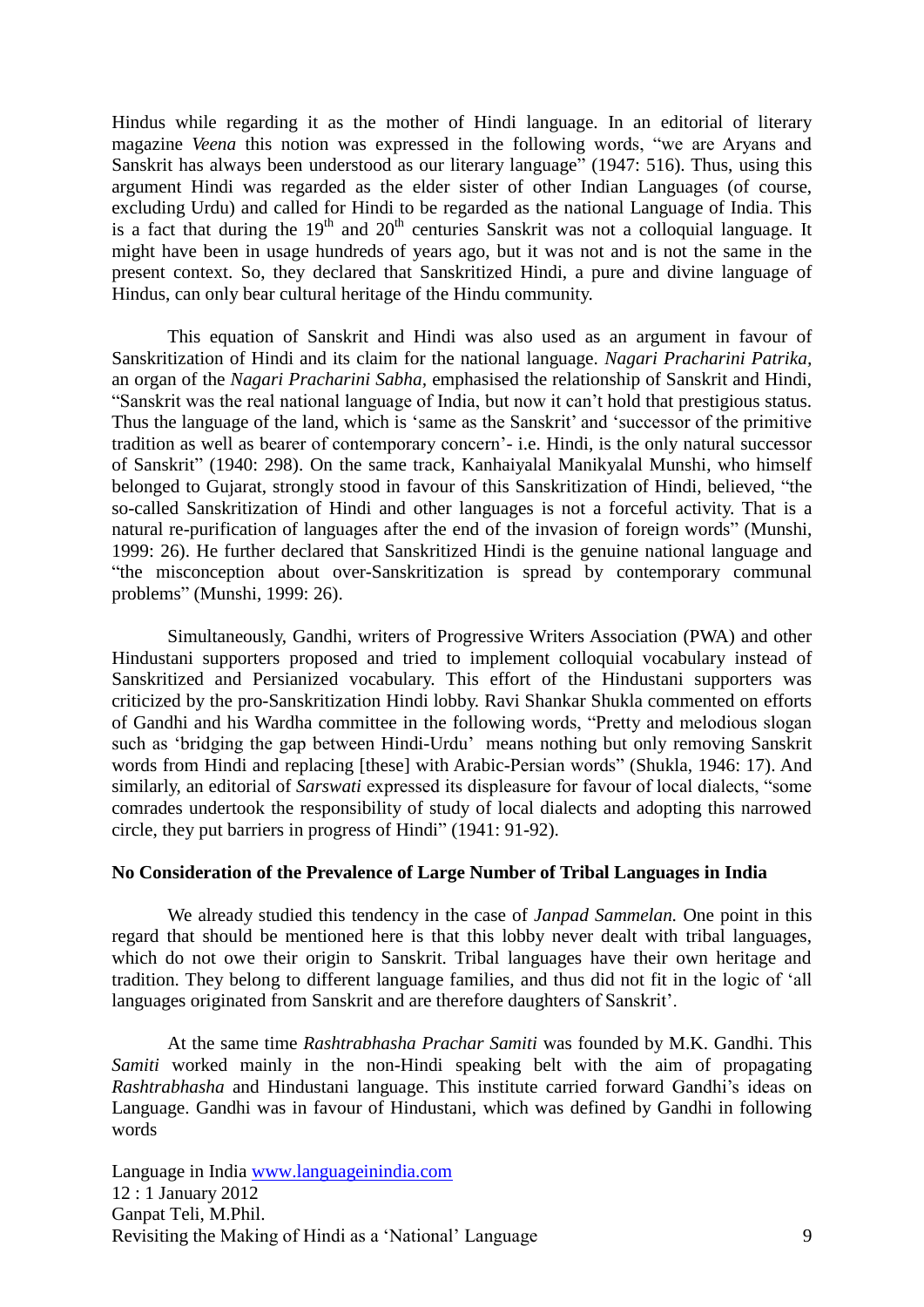"Hindustani is the language which is spoken and understood and used by Hindus and Muslims both in cities and villages in North India and which is written and read both in the Nagari and Persian scripts and whose literary forms are today known as Hindi and Urdu." (Gandhi, 1956: 113).

#### **Inconsistency in Gandhi's Stand**

But Gandhi was not consistent on his stand in this regard. Initially he was in favour of Hindi or Hindi-Hindustani and in later years he came to support just Hindustani. He had not only presided over the annual sessions of *Hindi Sahitya Sammelan*, but also till 1945 he was a member of the *Hindi Sahitya Sammelan*. He resigned only after some of his followers questioned him over this duality of stand. However, he claimed that there wasn't any contradiction between the ideologies of the Hindi Sahitya Sammelan and Hindustani Prachar Sabha (Gandhi, 1956: 133-34). Hence, Gandhi's intervention in the matter of national language was not very effective. Progressive Writers Association also made intervention in this debate but even the use of Hindustani was not a justified solution for the linguistic diversity of India, because the issue of Hindi-Urdu-Hindustani concerned only northern India, and not the entire country. However, Hindustani used as an alternative would have been able to prevent the dispute between Hindus-Muslims, who were misusing languages for communal purposes; and masses would have benefitted.

## **Absence of Consistency in Arguments All Around**

There was one special trend we can see in this debate that most of the personalities engaged in the controversy didn't have a monolithic consistent position. Usually they showed inconsistencies and contradictions. Even people belonging to the same organisation expressed different views on different occasions. Their views were fluctuating according to the situation. If there was a gathering of Hindustani people, they mellowed down their tone and if there was a gathering of Pro-Hindi group they spoke in favour of Sanskritised Hindi. Occasionally these people also favoured Dialects and sub-languages of Hindi. However, this doesn't mean that they were not consistent on their task, but this trend was a reflection of their tactics.

## **Impact of Sanskritization on Literary Activities, Educational Institutions and Politics**

This pro-Sanskritization lobby had a considerable influence in the literary circles, educational institutes and politics. Many of these people had a strong relation with the Indian National Congress. Thus, they used various platforms to propagate Sanskritised Hindi. At one level, journals and magazines like *Saraswati*, *Sammelan Patrika*, *Nagari Pracharini Patrika*, and *Hindi* were standardizing Sanskritized Hindi and also producing knowledge and information in the same form of language. Amongst other methods, Sanskritised Hindi was put into usage by institutions like Banaras Hindu University and Dayanand Anglo-Vaidik institutions. Textbooks were the main area where this practice of Sanskritization of Hindi was most prevalent (Kumar, 2005: 137-43). Leader of this lobby included personalities like Purushottan Das Tondon, Seth Govind Das, and K. M. Munshi who were also members of the Constituent Assembly of India. Because of this influence Sanskritized Hindi was institutionalized in literary and academic circles and got the status of official language in the Constitution of India.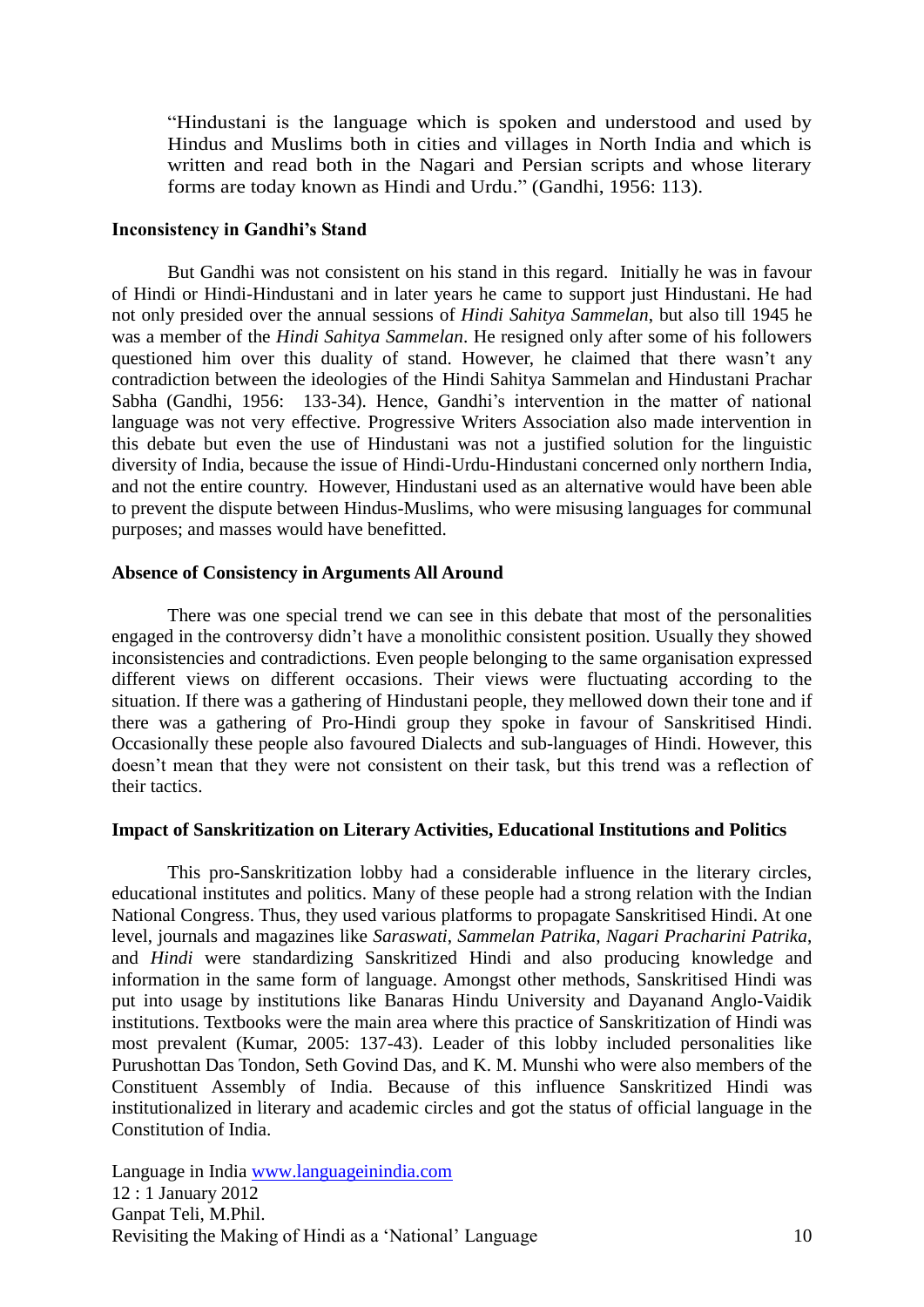#### **Not Based on the Thrust or Quest for Knowledge**

In India, the question of national language did not emerge as a result of the thrust for knowledge or renaissance but for the quest of political gain, i.e. status of national language or state language, which was going to provide not only a prestigious status but also gainful avenues and Sankritized Hindi won the battle. This development led to unrest in other language regions. Anti-Hindi movement of southern India, especially in Madras, was a sheer expression of this unrest. On the other hand, Sanskritization of Hindi disabled majority of the people in education and other fields. This deprivation was even more for women and people belonging to the 'lower' and tribal castes, who already had extremely low literacy levels.

## **Changing Scenario**

However, now-a-days, the scenario is changing gradually. Due to political-economic development and community level efforts, these marginalized people are able to access education. Also, following the legacy of Progressive Writers Association (PWA), Indian Peoples Theatre Association (IPTA) and other organisations, a stream of literary personalities engaging themselves with the concern of common people has emerged. They have been using colloquial language, exploring indigenous dialects and culture through their literary and academic works. The use of Sanskritized Hindi in academic and creative writing is decreasing and has now limited to its use in government offices.

## **Colophon:**

This is a revised version of the paper presented in *Researcher at work, National Students Conference on Literary and Culture Studies-2011*, organized by the Centre of Comparative Literature, University of Hyderabad.

==================================================================

The author would like to thank Dr. Devendra Choubey, Dr. Jeetendra Gupta, Saroj R. Jha, Noorjahan Momin, Bhanwar Lal Meena, Om Prakash Kushwaha, Abhishek Kr. Yadav and the participants of the said conference for their input.

#### **================================================================= References**

Jagdish Prasad Chaturved, "Janpad Andolan: Itihas tatha Sameeksha, *Madhukar,* April-August, 1944.

Editorial Note, "Hindi Neta Kidhar?", *Sarswati,* July, 1941.

Editorial, "Rashtrabhasha aur Hindi", *Veena,* August, 1947.

Editor's comment in column "Vividh", "Sanskrit Ka Mahatva", *Nagari Pracharini Patrika,*  Kartika, 1997 Vikram Samvat.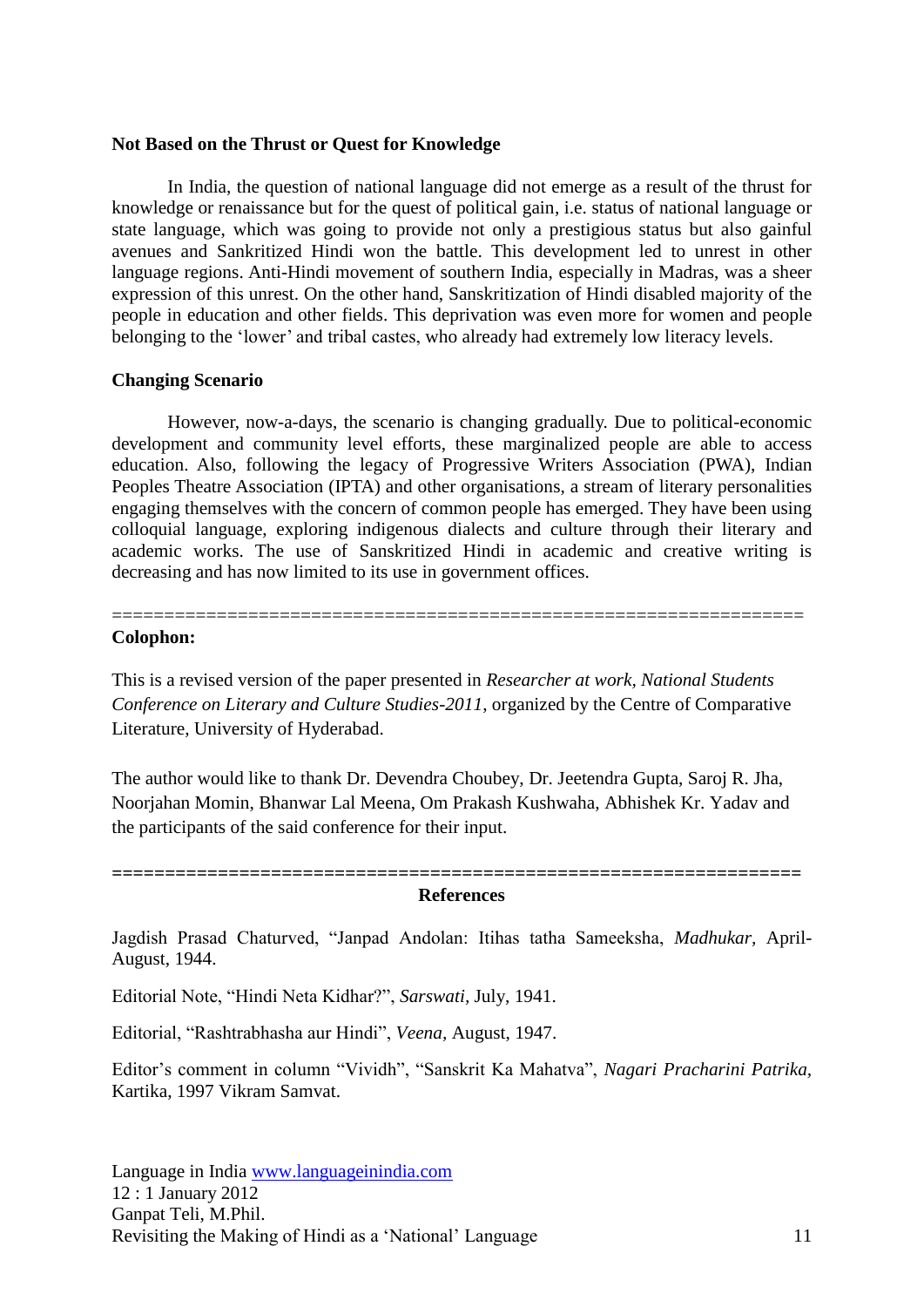M.K. Gandhi, *Thoughts on National Language*, Navajivan Publishing House, Ahmedabad, 1956.

Antonio Gramsci, Selection from Cultural Writings, ed. by David Forgacs and Geoffrey Nowell-Smith, trans. William Boelhower, Harvard University Press, Cambridge, 1985.

J.H. Hutton, Report on the Census of India 1931, Vol. 1-India, Part 1, Manager of Publication, Delhi, 1933.

Peter Ives, Gramsci's Politics of Language: Engaging Bakhtin Circle and Frankfurt school, University of Toronto Press, Toronto, 2004.

Christopher R. King, *One Language, Two Scripts: The Hindi Movement in Nineteenth Century North India*, OUP, Bombay, 1994.

Krishna Kumar, Political Agenda of Education: A Study of Colonialist and Nationalist Ideals, Sage, New Delhi, 2005.

Kanhaiyalal Manikyalal Munshi, *Hindi ka Sanskratikaran Swabhavik hai,* in *Rashtrabhasha Vichar Sangrah,* Ed. by Dr. N.C. Jogalekar & Dr. Bhagwandas Tiwari, Pune Vidyarthi Grih Prakashan, Pune, 1999.

Chandrabali Pandey, Correspondence "Janpad andolan Aur Janpad Samiti, *Madhukar,* April-August, 1944.

Alok Rai, *Hindi Nationalism*, Orient Longman (now Orient Black Swan), Hyderabad, 2000.

Ravi Shankar Shukla, "Hindi aur Urdu ka Mukabala", *Sarswati,* January 1947

Ravishankar Shukla, *Maulana Gandhi*, Publisher- Shri Dulare Lal, Presdent,Ganga Pustak Mala Karyalaya, Lucknow, 1946, P. 17

Dheerendra Varma, *Hindi Bhasha Aur Nagari Lipi*, Hindustani Academy, Allahabad, 1966.

C. Chandramouli, Registrar General & Census Commissioner, India, "Census of India: Provisional Population of India, Paper 1 of 2011, India Series 1", Chapter 6- State of Literacy, *Education for All,* [http://www.educationforallinindia.com/chapter6-state-of-literacy-](http://www.educationforallinindia.com/chapter6-state-of-literacy-2011-census.pdf%20Accessed%20on%2026.08.2011)[2011-census.pdf Accessed on 26.08.2011.](http://www.educationforallinindia.com/chapter6-state-of-literacy-2011-census.pdf%20Accessed%20on%2026.08.2011)

Digital South Asia Library, "Prevailing Languages—Aryan" *Imperial Gazetteer of India*, v. 26, Atlas 1931 edition, http://dsal.uchicago.edu/reference/gaz\_atlas\_1931/pager.php?object=20 Accessed on 07.01.2011.

"The Constitution of India: Provisions related to languages", *Language in India,* 2 April 2002, http://www.languageinindia.com/april2002/constitutionofindia.html -accessed on 10.12.2011